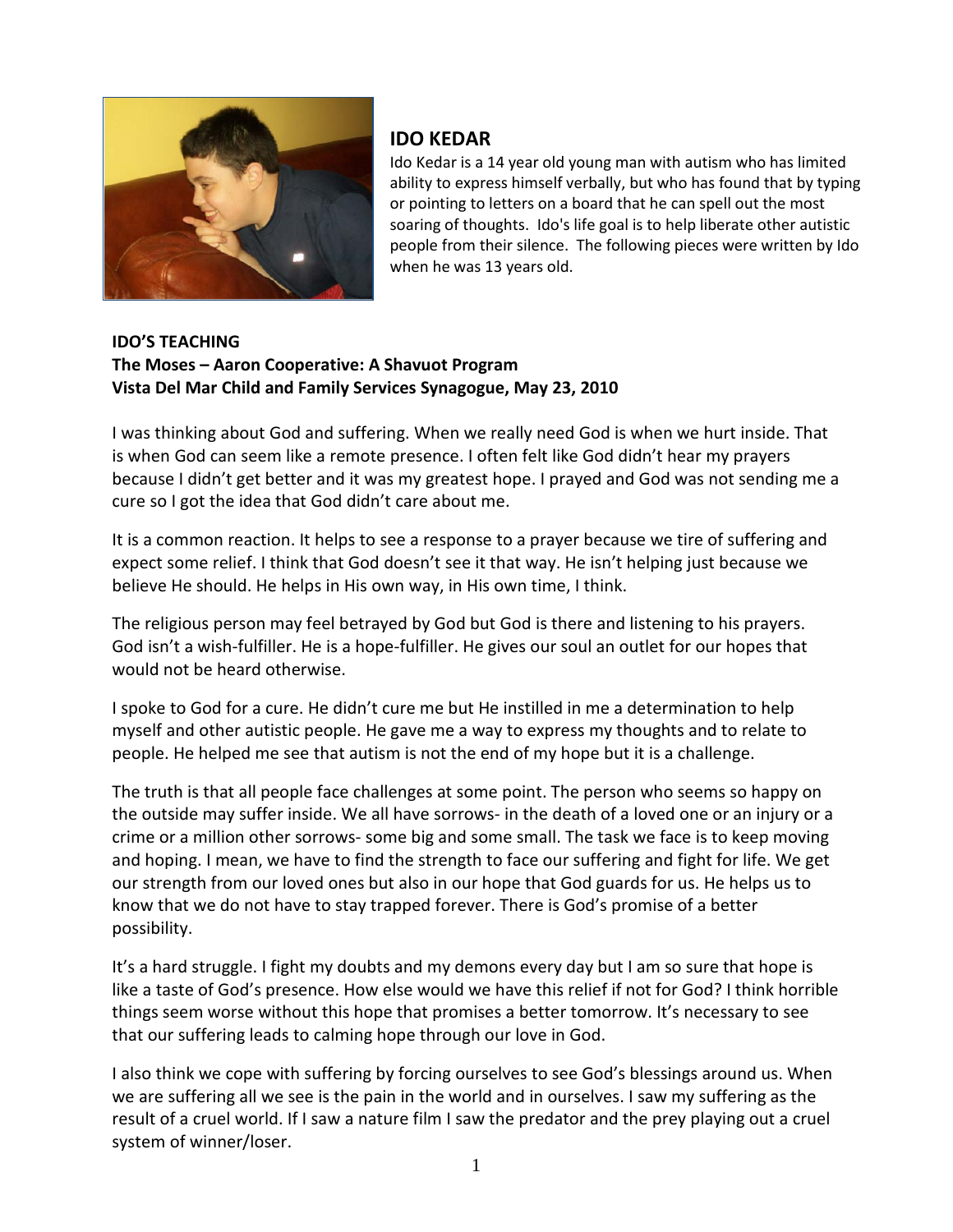It's a lot more complicated than that though it is a competition to survive, it's true. The animals don't kill for sport. They kill to live. In the animal kingdom a lion dies if it cannot hunt a zebra. The zebra dies if there are too many of them. There is a system that supports both a lion and a zebra in a kind of relationship of survival. I see it now not as cruel for the zebra but as enabling the herd to stay strong and live, so what I'm trying to say is that the world isn't only cruel. There may be a benefit to what seems miserable.

We get strong from fighting adversity. My situation has taught me to point on a letter board. It's slow. I need a lot of time to say what I want. On the other hand, I get to think about what I say and I don't waste my words. This is like funneling my thoughts into a clear stream. It's like a gift in a way though I hate the speech problem.

The truth is that much of what people say is meaningless. They instantly say what comes into their head. Their lack of working on their thoughts makes their thoughts unfocused. It's not only a curse to be quiet, it's a blessing of thinking inside and saying what is important, so a bad thing may be an opportunity too. It is our inner determination that keeps us feeling hopeful and enables us to turn suffering into an opportunity and a mission.

The world is full of sorrow and it's easy to find: illness, war, death, earthquakes and tsunamis, and just when you feel it's all sadness- it's spring and the world bursts into bloom and life is all around and it is like a miracle of life.

The world is joy and sorrow and we tend to see joy as our blessing and sorrow as our curse. We work for now to find joy or to preserve it but the suffering we face is also part of the system of life. It is the suffering that forces the world to improve itself and it reminds us to appreciate the blessings we have.

## **IDO'S BAR MITZVAH SPEECH** *Parashat Re'eh* **August 5, 2010**

The Parsha tells the story about the conclusion of the Exodus. The Hebrews are at last entering the land of Israel after all their years of wandering. They have shown themselves to be tough and weak, grateful and ungrateful, patient and unable to wait a moment, loyal and backstabbing, pious and seduced by temptation, heroic and cowardly, and inspirational and very mundane. In other words, they were regular people in unusual circumstances.

They asked to be freed and were freed. They asked for food. They got manna. They asked for a leader. They got Moses. They asked for a land. They got Israel. They asked for hope. They had God. But they complained, and they lost hope and patience, and they built an idol, and they quit trying because they stopped appreciating the miracles they had experienced.

I like that Judaism shows that we are descended from ordinary people, not saints. Saints are perfect so they don't really grow. These people had a journey to grow as a culture, a faith, and a theology. They show me that God chose imperfect, ordinary people to act out his plan for humanity in order to show our potential for growth.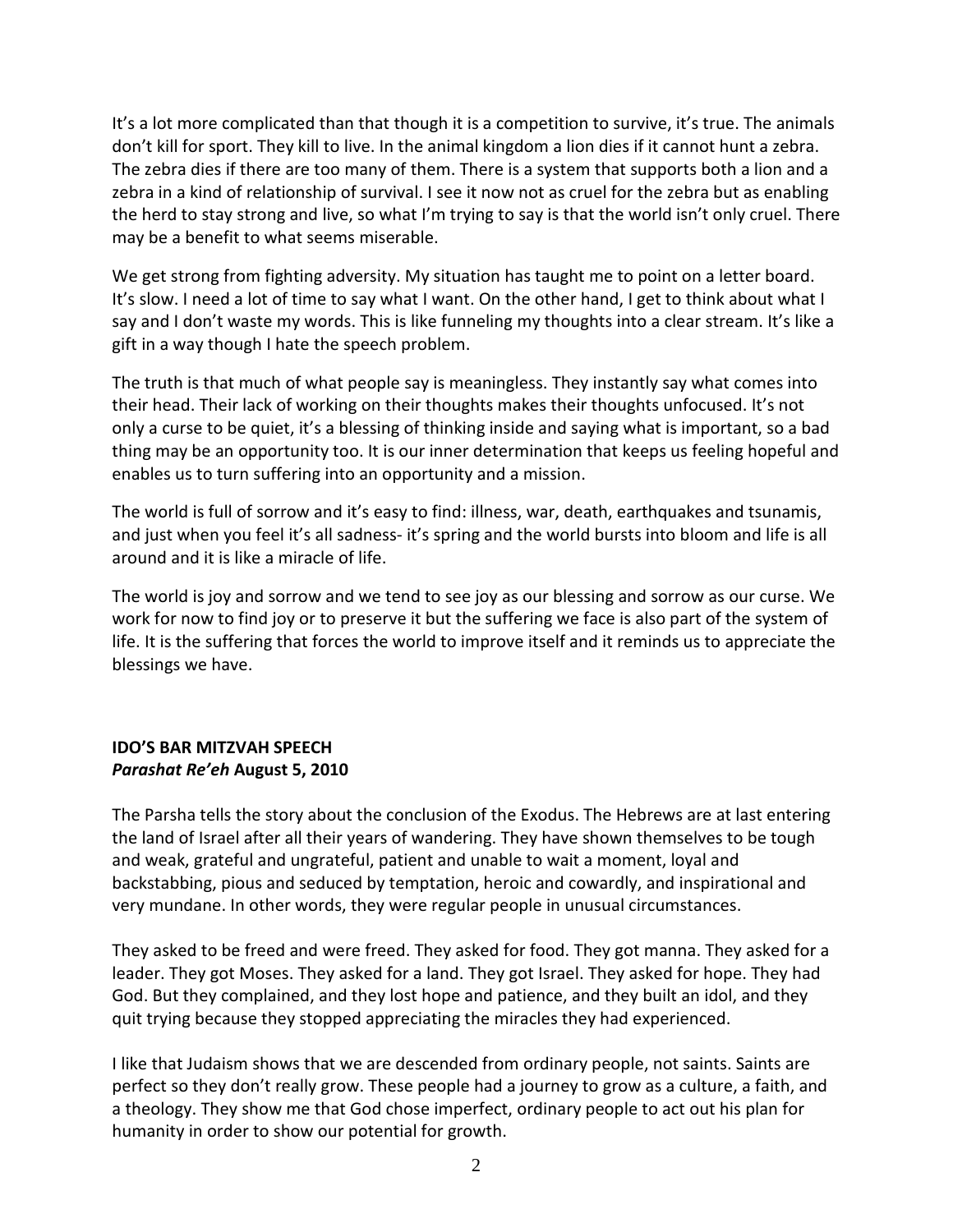From simple slaves came a beautiful message; the right to freedom, the creation of a people, the teachings that would inspire humanity. What clearer message could there be that humanity and God work as a team than the uplifting of this wretched group of refugees from Egypt?

The slaves represent the potential for overcoming challenges that exists in all people. They also show that people are easily defeated by their internal weaknesses. They were slaves to their fears of being free. They longed for freedom, but once free they were not liberated mentally from their dependency. They needed to learn to breathe independence and freedom before God let them set foot in Israel.

The story is for me an analogy of my life. I felt so wretched in my silent years, and as I began to get liberated, I many times made things harder on myself through impatience and self-pity. Yet, God turned these wretched people into his partners, perhaps to show that we all can rise. In fact, they worked to improve themselves through the laws of God and the model of Moses, and some became great and others stayed weak and ungrateful.

Sometimes I think I have been both. I have been weak in determination and I have not always tried hard enough. On the other hand, I have to say I am proud of what I have overcome. I am rising from a prison into freedom too. I am sure I am still in the middle of my wandering in the desert, but I have travelled a long way from Egypt.

I want to add something about the two mountains that open the Parsha. Side by side they stand, the same height, shape and environment. But, Ebal is barren and lifeless and Gerusim is lush and green and full of life. Doesn't the symbolism just leap out at you?

We choose our mountain. We might be on Ebal but we can go to Gerusim if we try hard and we fight for life. The world is both, of course. But we choose if the beauty of Gerusim is what we see when we are on Ebal, or if we only see Ebals's misery.

Truthfully, even on Gerusim we must be grateful for its gifts. I mean, here in America we are blessed with freedom and independence and self-sufficiency, and many people don't realize how miraculous that is. I think we need to imagine life in a society without these rights to see that we are deeply fortunate to be here. But I see many who talk of our free Gerusim as if it was Ebal. Then they turn Gerusim into Ebal even if they don't mean to. We are blessed and we should see it and be grateful.

We should live in awareness that our choices matter and that like the Hebrews entering Canaan, we choose which mountain to live on.

Thank you for coming to my celebration today. I want to say special thanks to a few people. First is Rabbi Jackie who saw the truth in me. Mom and Aba- the best parents I could have had. I am fortunate to be your son. Liat, who is a really nice person. Oma, my inspiration for keeping cheerful in spite of a hard life. Chidi, who helped my body listen.